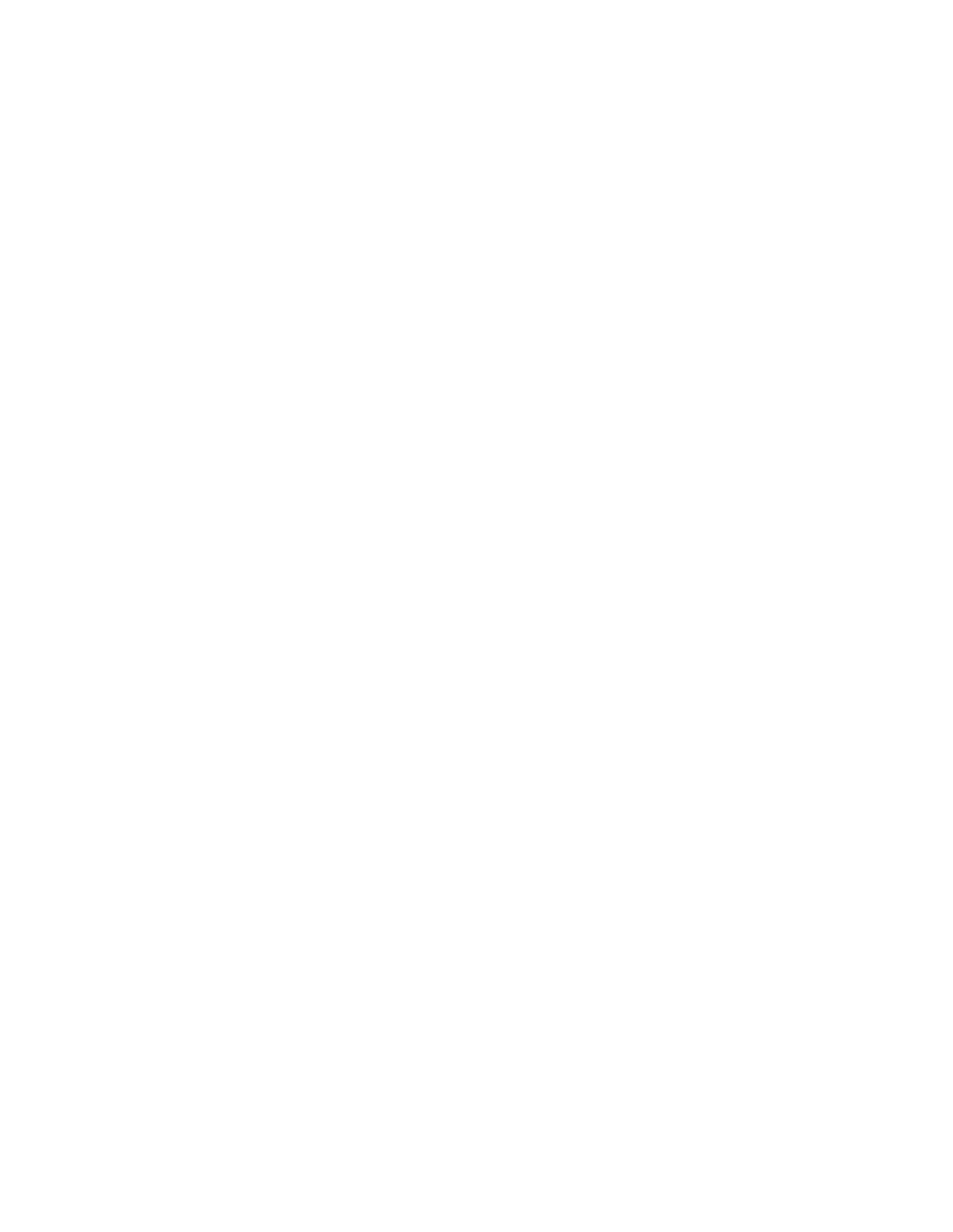## EHC - 4Base-Scorecard: CHC087 - 07-09-16 - CHC 6 @ PIT 12<br>\* WP: Caminero - LP: Warren - Sv: - CHC rec 52-35 - Bell is Top Contributor in PIT win



|                |      |          |           |    |    |    | CHC - 4BaseScore - Player 4Score by Batting Order | CHC087 - 07-09-16 - CHC 6 @ PIT 12<br>WP: Caminero - LP: Warren - Sv: - CHC rec 52-35 - Bell is Top Contributor in PIT win |                      |   |             |
|----------------|------|----------|-----------|----|----|----|---------------------------------------------------|----------------------------------------------------------------------------------------------------------------------------|----------------------|---|-------------|
|                |      |          |           |    |    |    | <b>Bat Order</b>                                  |                                                                                                                            |                      |   |             |
| Player         | Team | Position | 1         | 2  | 3  | 4  | 5                                                 | 6                                                                                                                          | $\overline{7}$       | 8 | 9           |
| Zobrist        | CHC  | RF       |           |    |    | 16 |                                                   |                                                                                                                            |                      |   |             |
| <b>Rizzo</b>   | CHC  | 1B       |           |    | 15 |    |                                                   |                                                                                                                            |                      |   |             |
| <b>Bryant</b>  | CHC  | LF       |           | 12 |    |    |                                                   |                                                                                                                            |                      |   |             |
| <b>Baez</b>    | CHC  | 3B       |           |    |    |    |                                                   |                                                                                                                            |                      | 9 |             |
| Contreras      | CHC  | С        |           |    |    |    | 9                                                 |                                                                                                                            |                      |   |             |
| Heyward        | CHC  | CF       |           |    |    |    |                                                   | 8                                                                                                                          |                      |   |             |
| Lester         | CHC  | P        |           |    |    |    |                                                   |                                                                                                                            |                      |   | 4           |
| <b>Russell</b> | CHC  | SS       |           |    |    |    |                                                   |                                                                                                                            | $\blacktriangleleft$ |   |             |
| Kawasaki       | CHC  | 2B-Dsub  |           |    |    |    |                                                   |                                                                                                                            |                      |   | $\mathbf 0$ |
| La Stella      | CHC  | 2B       | $\bullet$ |    |    |    |                                                   |                                                                                                                            |                      |   |             |
| <b>Szczur</b>  | CHC  | PH-LF    | $\bullet$ |    |    |    |                                                   |                                                                                                                            |                      |   |             |
| Warren         | CHC  | P-Rel    |           |    |    |    |                                                   |                                                                                                                            |                      |   | $\bullet$   |

Scorecard Sponsored By



**GO** - Meal and Fitness Tracker By Iolo

https://itunes.apple.com/us/app/go-meal-and-fitness-track-er/id785910082?mt=8

|               |               |                                | WP: Caminero - LP: Warren - Sv: - CHC rec 52-35 - Bell is Top Contributor in PIT win | CHC - 4Score Box - Player Totals<br>CHC087 - 07-09-16 - CHC 6 @ PIT 12 |                 |                     |                |              |                      |
|---------------|---------------|--------------------------------|--------------------------------------------------------------------------------------|------------------------------------------------------------------------|-----------------|---------------------|----------------|--------------|----------------------|
| Player        | Team Position | <b>Batting</b><br>Order<br>Nbr | Credit For Run                                                                       | PA Bases                                                               | <b>BR</b> Bases | <b>Bases Pushed</b> | Player 4Score  | Appearances  | Productivity<br>Rate |
| Zobrist       | CHC RF        | 4                              | 3                                                                                    | $\overline{4}$                                                         | $\mathbf 0$     | 9                   | 16             | 5            | 3.200                |
| <b>Rizzo</b>  | CHC 1B        | 3                              | 1                                                                                    | 8                                                                      | $\overline{2}$  | 4                   | 15             | 5            | 3.000                |
| Bryant        | CHC LF        | $\overline{2}$                 | $\mathbf 0$                                                                          | $\overline{4}$                                                         | 8               | $\mathbf 0$         | 12             | 5            | 2.400                |
| Baez          | CHC 3B        | 8                              | $\mathbf{1}$                                                                         | 3                                                                      | $\overline{2}$  | 3                   | 9              | 5            | 1.800                |
| Contreras     | CHC C         | 5                              | $\mathbf{1}$                                                                         | 3                                                                      | $\overline{4}$  | $\mathbf{1}$        | 9              | 5            | 1.800                |
| Heyward       | CHC CF        | 6                              | $\mathbf 0$                                                                          | $\overline{4}$                                                         | $\overline{2}$  | 2                   | 8              | 5            | 1.600                |
| Lester        | CHC P         | 9                              | $\Omega$                                                                             | $\overline{1}$                                                         | $\mathbf 0$     | 3                   | $\overline{4}$ | 2            | 2.000                |
| Russell       | CHC SS        | $\overline{7}$                 | $\mathbf 0$                                                                          | $\mathbf{1}$                                                           | $\mathbf 0$     | 0                   | $\mathbf{1}$   | 5            | 0.200                |
| Kawasaki      | CHC 2B-Dsub   | 9                              | $\Omega$                                                                             | $\mathbf 0$                                                            | $\mathbf 0$     | $\mathbf 0$         | $\mathbf 0$    | $\mathbf{1}$ | 0.000                |
| La Stella     | CHC 2B        | $\mathbf{1}$                   | $\mathbf 0$                                                                          | $\mathbf 0$                                                            | $\pmb{0}$       | 0                   | $\mathbf 0$    | 4            | 0.000                |
| Szczur        | CHC PH-LF     | 1                              | $\Omega$                                                                             | $\mathbf 0$                                                            | 0               | 0                   | $\mathbf 0$    | $\mathbf{1}$ | 0.000                |
| Warren        | CHC P-Rel     | 9                              | $\mathbf 0$                                                                          | $\mathbf 0$                                                            | $\mathbf 0$     | $\mathbf 0$         | $\mathbf 0$    | $\mathbf{1}$ | 0.000                |
| <b>Totals</b> |               |                                | 6                                                                                    | 28                                                                     | 18              | 22                  | 74             | 44           | 1.682                |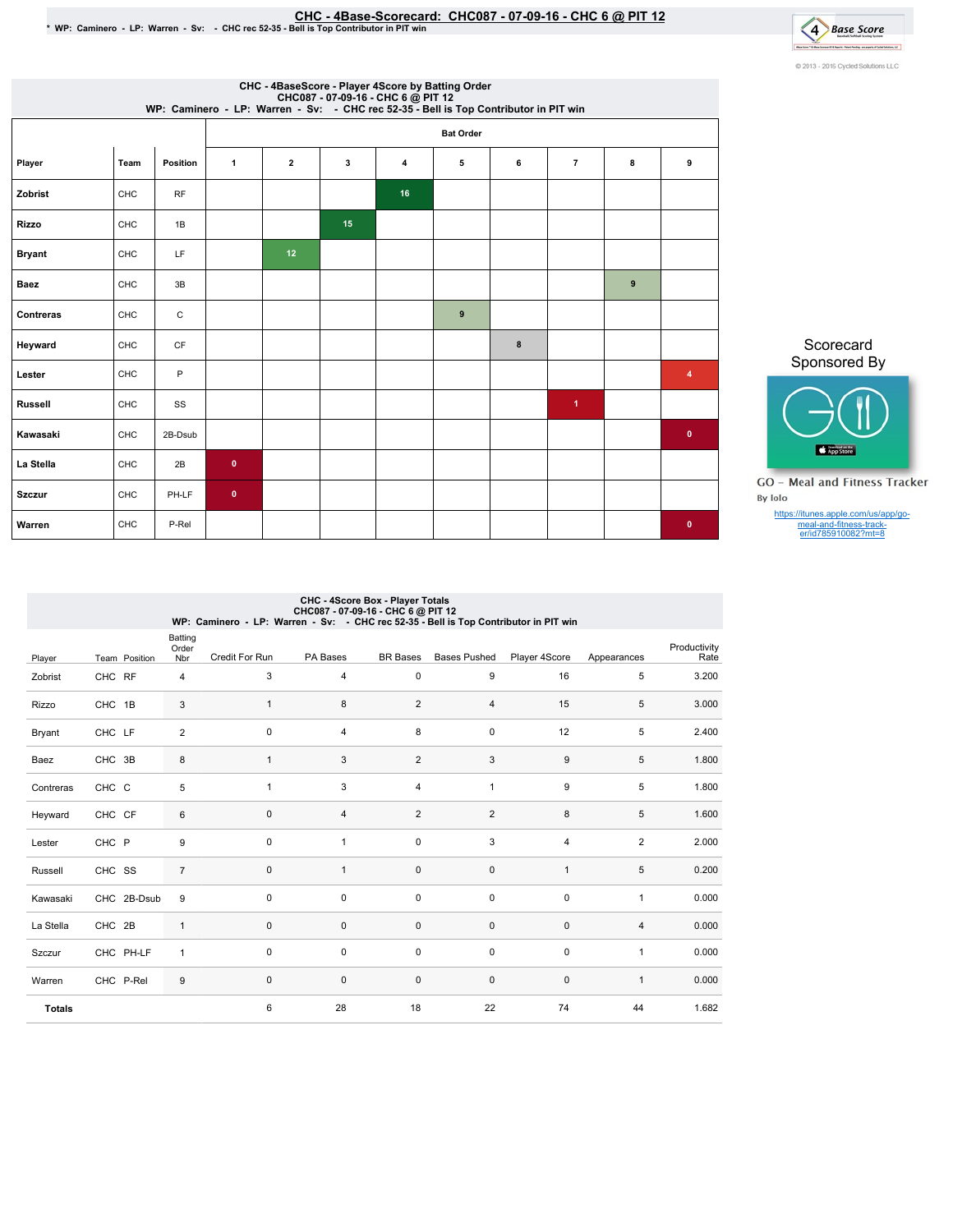

|                  |      |              |    |                         |    | PIT - 4BaseScore - Player 4Score by Batting Order<br>WP: Caminero - LP: Warren - Sv: - CHC 86 DPIT 12<br>WP: Caminero - LP: Warren - Sv: - CHC rec 52-35 - Bell is Top Contributor in PIT win |                  |    |                         |    |                      |
|------------------|------|--------------|----|-------------------------|----|-----------------------------------------------------------------------------------------------------------------------------------------------------------------------------------------------|------------------|----|-------------------------|----|----------------------|
|                  |      |              |    |                         |    |                                                                                                                                                                                               | <b>Bat Order</b> |    |                         |    |                      |
| Player           | Team | Position     | 1  | $\overline{\mathbf{2}}$ | 3  | 4                                                                                                                                                                                             | 5                | 6  | $\overline{7}$          | 8  | 9                    |
| Bell             | PIT  | PH           |    |                         |    |                                                                                                                                                                                               |                  |    |                         |    | 18                   |
| Rodriguez        | PIT  | $RF-2B$      |    |                         |    |                                                                                                                                                                                               |                  | 16 |                         |    |                      |
| <b>McCutchen</b> | PIT  | CF           |    |                         | 15 |                                                                                                                                                                                               |                  |    |                         |    |                      |
| Mercer           | PIT  | SS           | 14 |                         |    |                                                                                                                                                                                               |                  |    |                         |    |                      |
| Fryer            | PIT  | $\mathsf{C}$ |    |                         |    |                                                                                                                                                                                               |                  |    |                         | 13 |                      |
| Marte            | PIT  | LF           |    |                         |    |                                                                                                                                                                                               | 9                |    |                         |    |                      |
| Harrison         | PIT  | 2B           |    |                         |    |                                                                                                                                                                                               |                  |    | 6                       |    |                      |
| Joyce            | PIT  | PH-RF        |    |                         |    |                                                                                                                                                                                               |                  |    | $\overline{\mathbf{4}}$ |    |                      |
| Kang             | PIT  | 3B           |    |                         |    | $\overline{4}$                                                                                                                                                                                |                  |    |                         |    |                      |
| Freese           | PIT  | 1B           |    | $\overline{\mathbf{3}}$ |    |                                                                                                                                                                                               |                  |    |                         |    |                      |
| Kuhl             | PIT  | P            |    |                         |    |                                                                                                                                                                                               |                  |    |                         |    | $\blacktriangleleft$ |
| Caminero         | PIT  | P-Rel        |    |                         |    |                                                                                                                                                                                               |                  |    |                         |    | $\bullet$            |
| Frazier          | PIT  | RF-Dsub      |    |                         |    |                                                                                                                                                                                               |                  |    | $\bullet$               |    |                      |
| Hughes           | PIT  | P-Rel        |    |                         |    |                                                                                                                                                                                               |                  |    |                         |    | $\bullet$            |

Scorecard Sponsored By

https://itunes.apple.com/us/app/go-meal-and-fitness-track-er/id785910082?mt=8

|               | PIT - 4Score Box - Player Totals<br>CHC087 - 07-09-16 - CHC 6 @ PIT 12<br>WP: Caminero - LP: Warren - Sv: - CHC rec 52-35 - Bell is Top Contributor in PIT win |               |                         |                |                |                 |                     |                |                |                      |  |  |  |
|---------------|----------------------------------------------------------------------------------------------------------------------------------------------------------------|---------------|-------------------------|----------------|----------------|-----------------|---------------------|----------------|----------------|----------------------|--|--|--|
| Player        |                                                                                                                                                                | Team Position | Batting<br>Order<br>Nbr | Credit For Run | PA Bases       | <b>BR</b> Bases | <b>Bases Pushed</b> | Player 4Score  | Appearances    | Productivity<br>Rate |  |  |  |
| Bell          | PIT                                                                                                                                                            | PH            | 9                       | $\overline{4}$ | $\overline{4}$ | 0               | 10                  | 18             | $\mathbf{1}$   | 18.000               |  |  |  |
| Rodriguez     | PIT                                                                                                                                                            | $RF-2B$       | 6                       | $\overline{2}$ | 5              | 3               | 6                   | 16             | $\overline{4}$ | 4.000                |  |  |  |
| McCutchen     | PIT                                                                                                                                                            | <b>CF</b>     | 3                       | 3              | 6              | 0               | 6                   | 15             | 5              | 3.000                |  |  |  |
| Mercer        | PIT                                                                                                                                                            | SS            | $\mathbf{1}$            | $\mathbf{1}$   | 5              | 3               | 5                   | 14             | 5              | 2.800                |  |  |  |
| Fryer         | PIT                                                                                                                                                            | C             | 8                       | $\overline{1}$ | $\overline{2}$ | 6               | $\overline{4}$      | 13             | $\overline{4}$ | 3.250                |  |  |  |
| Marte         | PIT                                                                                                                                                            | LF            | 5                       | $\mathbf 0$    | $\overline{2}$ | 6               | $\mathbf{1}$        | 9              | $\overline{4}$ | 2.250                |  |  |  |
| Harrison      | PIT                                                                                                                                                            | 2B            | $\overline{7}$          | $\overline{1}$ | $\mathbf{1}$   | $\mathbf{1}$    | 3                   | 6              | $\mathbf{1}$   | 6.000                |  |  |  |
| Joyce         | PIT                                                                                                                                                            | PH-RF         | $\overline{7}$          | $\mathbf 0$    | $\mathbf{1}$   | 3               | $\mathbf 0$         | $\overline{4}$ | $\overline{2}$ | 2.000                |  |  |  |
| Kang          | PIT                                                                                                                                                            | 3B            | $\overline{4}$          | $\Omega$       | $\mathbf{1}$   | 3               | $\Omega$            | 4              | $\overline{4}$ | 1.000                |  |  |  |
| Freese        | PIT                                                                                                                                                            | 1B            | 2                       | $\mathbf 0$    | $\mathbf{1}$   | 0               | 2                   | 3              | 5              | 0.600                |  |  |  |
| Kuhl          | PIT                                                                                                                                                            | P             | 9                       | $\mathbf 0$    | $\mathbf{1}$   | 0               | 0                   | $\mathbf{1}$   | $\mathbf{1}$   | 1.000                |  |  |  |
| Caminero      | PIT                                                                                                                                                            | P-Rel         | 9                       | $\mathbf 0$    | $\mathbf 0$    | 0               | $\mathbf 0$         | $\mathbf 0$    | $\mathbf{1}$   | 0.000                |  |  |  |
| Frazier       | PIT                                                                                                                                                            | RF-Dsub       | $\overline{7}$          | 0              | 0              | 0               | 0                   | 0              | $\mathbf{1}$   | 0.000                |  |  |  |
| Hughes        | PIT                                                                                                                                                            | P-Rel         | 9                       | $\mathbf 0$    | $\mathbf 0$    | 0               | $\mathbf 0$         | $\mathbf 0$    | $\mathbf{1}$   | 0.000                |  |  |  |
| <b>Totals</b> |                                                                                                                                                                |               |                         | 12             | 29             | 25              | 37                  | 103            | 39             | 2.641                |  |  |  |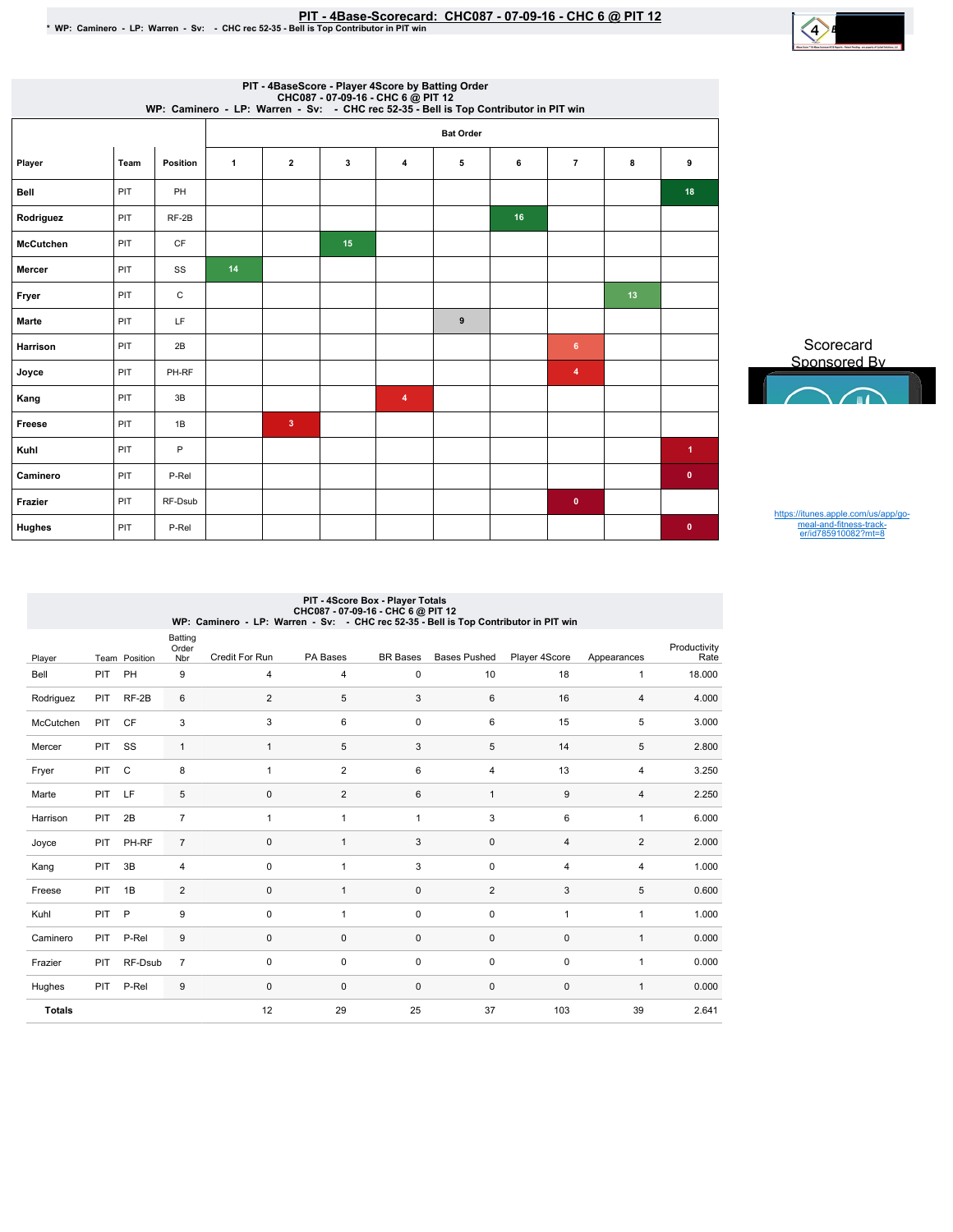## CHC - 4Base-Scorecard: CHC087 - 07-09-16 - CHC 6 @ PIT 12

| * WP: Caminero - LP: Warren - Sv: - CHC rec 52-35 - Bell is Top Contributor in PIT win |
|----------------------------------------------------------------------------------------|
| Dotail by Rat Order/Dlaver                                                             |

|                  |               |                    |                      | Detail by Bat Order/Player |                                |                                            |                                 |                                        |                                             |
|------------------|---------------|--------------------|----------------------|----------------------------|--------------------------------|--------------------------------------------|---------------------------------|----------------------------------------|---------------------------------------------|
| <b>Bat Order</b> | Player        | Inning             | Play Text            | LOBStatus                  | Credit For Run                 | PA Bases                                   | <b>BR</b> Bases                 | <b>Bases Pushed</b>                    | Player 4Score                               |
|                  |               | 01                 | Κ                    |                            | $\mathbf 0$                    | $\mathsf{O}\xspace$                        | $\mathsf{O}\xspace$             | $\mathsf{O}\xspace$                    | 0                                           |
|                  |               | 02                 | $4 - 3$              |                            | $\mathbf 0$                    | $\mathbf 0$                                | 0                               | $\mathbf 0$                            | $\,0\,$                                     |
|                  | La Stella     | 03                 | Κ                    |                            | $\mathsf 0$                    | $\mathbf 0$                                | $\mathsf 0$                     | $\mathsf 0$                            | $\mathsf 0$                                 |
| $\mathbf{1}$     |               | 05                 | Κ                    |                            | $\mathbf 0$                    | $\mathsf{O}$                               | 0                               | $\mathbf 0$                            | $\mathsf 0$                                 |
|                  |               |                    |                      | <b>Player Totals</b>       | $\underline{0}$                | $\underline{0}$                            | $\underline{0}$                 | $\underline{0}$                        | $\underline{0}$                             |
|                  |               | 08                 | Κ                    |                            | $\mathbb O$                    | $\mathsf{O}$                               | 0                               | $\mathbf 0$                            | $\boldsymbol{0}$                            |
|                  | Szczur        |                    |                      | <b>Player Totals</b>       | $\underline{0}$                | $\underline{0}$                            | $\underline{0}$                 | $\underline{0}$                        | $\underline{0}$                             |
|                  |               | 01                 | Walk                 |                            | $\mathbb O$                    | $\mathbf{1}$                               | 3                               | $\mathbb O$                            | $\sqrt{4}$                                  |
|                  |               | 02                 | $\overline{7}$       |                            | $\mathbf 0$                    | $\mathsf{O}\xspace$                        | 0                               | $\mathbf 0$                            | $\mathsf{O}\xspace$                         |
|                  |               | 04                 | 9.Double             |                            | $\mathbf 0$                    | $\sqrt{2}$                                 | $\overline{c}$                  | $\mathbf 0$                            | $\sqrt{4}$                                  |
| $\sqrt{2}$       | <b>Bryant</b> | 06                 | Walk                 |                            | $\mathbf 0$                    | $\mathbf{1}$                               | 3                               | $\mathbf 0$                            | $\sqrt{4}$                                  |
|                  |               | 08                 | $6 - 3$              |                            | $\mathsf 0$                    | $\mathsf{O}\xspace$                        | $\mathsf 0$                     | $\mathbf 0$                            | $\mathsf{0}$                                |
|                  |               |                    |                      | <b>Player Totals</b>       | $\underline{0}$                | $\overline{4}$                             | $\underline{8}$                 | $\underline{0}$                        | 12                                          |
|                  |               | 01                 | $\boldsymbol{9}$     |                            | $\,0\,$                        | $\mathsf{O}\xspace$                        | 0                               | $\mathbf 0$                            | $\mathsf{O}\xspace$                         |
|                  |               | 03                 | 8. Triple            |                            | $\,0\,$                        | 3                                          | $\mathbf{1}$                    | $\mathbf 0$                            | $\sqrt{4}$                                  |
|                  |               |                    |                      | Left on 3rd                | $\mathbf{1}$                   | 2                                          | $\mathbf{1}$                    | $\overline{2}$                         | 6                                           |
| 3                | Rizzo         | 04                 | 9.Double             |                            |                                |                                            |                                 |                                        |                                             |
|                  |               | 06                 | 9.Single +DP'd-3-6-3 |                            | $\mathbf 0$<br>$\mathbf 0$     | $\mathbf{1}$<br>2                          | 0<br>$\mathsf{O}\xspace$        | $\sqrt{2}$<br>$\mathbf 0$              | $\ensuremath{\mathsf{3}}$<br>$\overline{2}$ |
|                  |               | 08                 | 7.Double             | Left on 2nd                |                                |                                            |                                 |                                        | $\overline{15}$                             |
|                  |               |                    | .HomeRun RF          | <b>Player Totals</b>       | $\overline{1}$                 | $\underline{8}$<br>$\overline{4}$          | $\underline{2}$<br>$\mathsf 0$  | $\underline{4}$<br>$\overline{7}$      | 13                                          |
|                  |               | 01                 |                      |                            | $\sqrt{2}$                     |                                            |                                 |                                        |                                             |
|                  |               | 03                 | 3U                   |                            | $\mathbf 0$<br>$\mathbf 0$     | $\mathsf{O}\xspace$<br>$\mathbf 0$         | $\mathsf{O}\xspace$<br>0        | $\mathbf 0$<br>$\mathbf{1}$            | $\mathsf{O}\xspace$<br>$\mathbf{1}$         |
| $\overline{4}$   | Zobrist       | 04                 | 4-3 ProdOut          |                            |                                |                                            | 0                               |                                        |                                             |
|                  |               | 06                 | 3-6-3-DP ProdOut     |                            | $\mathbf{1}$<br>$\,0\,$        | $\mathsf{O}\xspace$<br>$\mathsf{O}\xspace$ | 0                               | $\mathbf{1}$<br>$\mathbf 0$            | $\sqrt{2}$<br>$\mathsf{O}\xspace$           |
|                  |               | 08                 | $3\cup$              |                            |                                |                                            |                                 |                                        |                                             |
|                  |               |                    |                      | <b>Player Totals</b>       | $\overline{3}$                 | $\overline{4}$                             | $\underline{0}$                 | $\underline{9}$                        | 16<br>$\overline{2}$                        |
| $\mathbf 5$      |               | 01                 | 8.Single             | Left on 2nd                | $\mathbf 0$                    | $\mathbf{1}$                               | $\mathbf{1}$                    | $\mathbf 0$                            |                                             |
|                  |               | 03                 | 6.Single             |                            | $\mathbf{1}$                   | $\mathbf{1}$                               | 3                               | $\mathbf{1}$                           | $\,6\,$                                     |
|                  | Contreras     | 04                 | Walk                 | Left on 1st                | $\,0\,$                        | $\mathbf{1}$                               | $\mathsf{O}\xspace$             | $\mathbf 0$                            | $\mathbf{1}$                                |
|                  |               | 06                 | Κ                    |                            | $\mathbb O$                    | $\mathbf 0$                                | $\mathsf 0$                     | $\mathbf 0$                            | $\mathsf{0}$                                |
|                  |               | 09                 | Κ                    |                            | $\,0\,$                        | $\mathsf{O}\xspace$                        | 0                               | $\mathsf{O}\xspace$                    | $\mathsf{O}\xspace$                         |
|                  |               |                    |                      | <b>Player Totals</b>       | $\overline{1}$                 | $\underline{3}$                            | $\overline{4}$                  | $\underline{\mathbf{1}}$               | $\frac{9}{2}$                               |
|                  |               | 01                 | 5.Single             | Left on 1st                | $\mathbf 0$                    | $\mathbf{1}$                               | $\mathsf{O}\xspace$             | $\mathbf{1}$                           |                                             |
|                  |               | 03                 | 7.Single             | Left on 3rd                | $\mathbf 0$                    | 1                                          | $\overline{c}$                  | $\mathbf{1}$                           | $\overline{4}$                              |
| 6                | Heyward       | 04                 | 5                    |                            | 0                              | 0                                          | 0                               | 0                                      | 0                                           |
|                  |               | 07                 | 7.Double             | Left on 2nd                | $\mathbf 0$                    | $\overline{2}$                             | 0<br>$\mathsf 0$                | $\mathsf{O}\xspace$                    | $\overline{c}$<br>$\mathsf{O}\xspace$       |
|                  |               | $09\,$             | 8                    |                            | $\mathbf 0$                    | $\mathsf{O}\xspace$                        |                                 | $\mathsf{O}\xspace$                    |                                             |
|                  |               |                    | $\overline{7}$       | <b>Player Totals</b>       | $\underline{0}$<br>$\mathbf 0$ | $\overline{4}$<br>$\mathsf{O}\xspace$      | $\overline{2}$<br>0             | $\underline{2}$<br>$\mathsf{O}\xspace$ | $\underline{8}$<br>$\mathsf{O}\xspace$      |
|                  |               | 01                 |                      |                            | $\mathbf 0$                    | $\mathsf{O}\xspace$                        | $\mathsf{O}\xspace$             | $\mathbf 0$                            |                                             |
|                  |               | 03<br>04           | Κ<br>$1 - 3$         |                            | $\mathbf 0$                    | $\mathsf{O}\xspace$                        | 0                               | $\mathsf{O}\xspace$                    | $\mathsf{O}\xspace$<br>$\mathsf{O}\xspace$  |
| $\overline{7}$   | Russell       |                    | 4                    |                            | $\mathbf 0$                    | $\mathsf{O}\xspace$                        | $\mathsf{O}\xspace$             | $\mathsf{O}\xspace$                    |                                             |
|                  |               | 07                 |                      |                            | $\mathbf 0$                    | $\mathbf{1}$                               | 0                               | $\mathsf{O}\xspace$                    | $\mathsf{O}\xspace$<br>$\mathbf{1}$         |
|                  |               | 09                 | 7.Single             | Left on 1st                |                                |                                            |                                 |                                        |                                             |
|                  |               |                    |                      | <b>Player Totals</b>       | $\underline{0}$                | $\overline{1}$<br>$\overline{2}$           | $\underline{0}$<br>$\mathbf{1}$ | $\underline{0}$<br>$\mathsf{O}\xspace$ | $\frac{1}{3}$                               |
|                  |               | 02                 | 9.Double             | Left on 3rd                | $\mathbf 0$                    |                                            |                                 |                                        |                                             |
|                  |               | 03                 | 6.Single             | Left on 2nd                | $\mathbf{1}$                   | $\mathbf{1}$                               | $\mathbf{1}$                    | 3                                      | $\,6\,$                                     |
| 8                | Baez          | 05                 | Κ                    |                            | $\mathbf 0$                    | $\mathsf{O}\xspace$                        | 0                               | $\mathsf{O}\xspace$                    | $\mathsf{O}\xspace$                         |
|                  |               | 07                 | Κ                    |                            | $\,0\,$                        | $\mathsf{O}\xspace$                        | 0                               | $\mathbf 0$                            | $\mathsf{O}\xspace$                         |
|                  |               | $09\,$             | $6 - 3$              |                            | $\mathbf 0$                    | $\mathsf{O}\xspace$                        | 0                               | $\mathsf{O}\xspace$                    | $\mathsf{O}\xspace$                         |
|                  |               |                    |                      | <b>Player Totals</b>       | $\overline{1}$                 | $\underline{3}$                            | $\overline{2}$                  | $\underline{3}$                        | $\underline{9}$                             |
|                  |               | 02                 | 1-4-SacBunt ProdOut  |                            | $\mathbf 0$                    | $\mathsf{O}\xspace$                        | $\mathsf{O}\xspace$             | $\mathbf{1}$                           | $\mathbf 1$                                 |
|                  | Lester        | 03                 | Walk                 | Left on 1st                | $\mathbf 0$                    | $\mathbf{1}$                               | 0                               | $\overline{c}$                         | $\ensuremath{\mathsf{3}}$                   |
|                  |               |                    |                      | <b>Player Totals</b>       | $\underline{0}$                | $\perp$                                    | $\underline{0}$                 | $\underline{3}$                        | $\overline{4}$                              |
| $\boldsymbol{9}$ | Warren        | $05\,$             | Κ                    |                            | $\mathbf 0$                    | $\mathsf{O}\xspace$                        | $\mathsf{O}\xspace$             | $\mathsf{O}\xspace$                    | $\overline{\text{o}}$                       |
|                  |               |                    |                      | <b>Player Totals</b>       | $\underline{0}$                | $\underline{0}$                            | $\underline{0}$                 | $\underline{0}$                        | $\underline{0}$                             |
|                  | Kawasaki      | 07                 | $5-3$                |                            | $\mathbf 0$                    | $\mathsf{O}\xspace$                        | $\mathsf 0$                     | $\mathbf 0$                            | $\overline{\mathbf{0}}$                     |
|                  |               |                    |                      | <b>Player Totals</b>       | $\underline{0}$                | $\underline{0}$                            | $\underline{0}$                 | $\underline{0}$                        | $\underline{0}$<br>$\overline{74}$          |
|                  |               | <b>Grand Total</b> |                      |                            | 6                              | $\overline{28}$                            | 18                              | 22                                     |                                             |